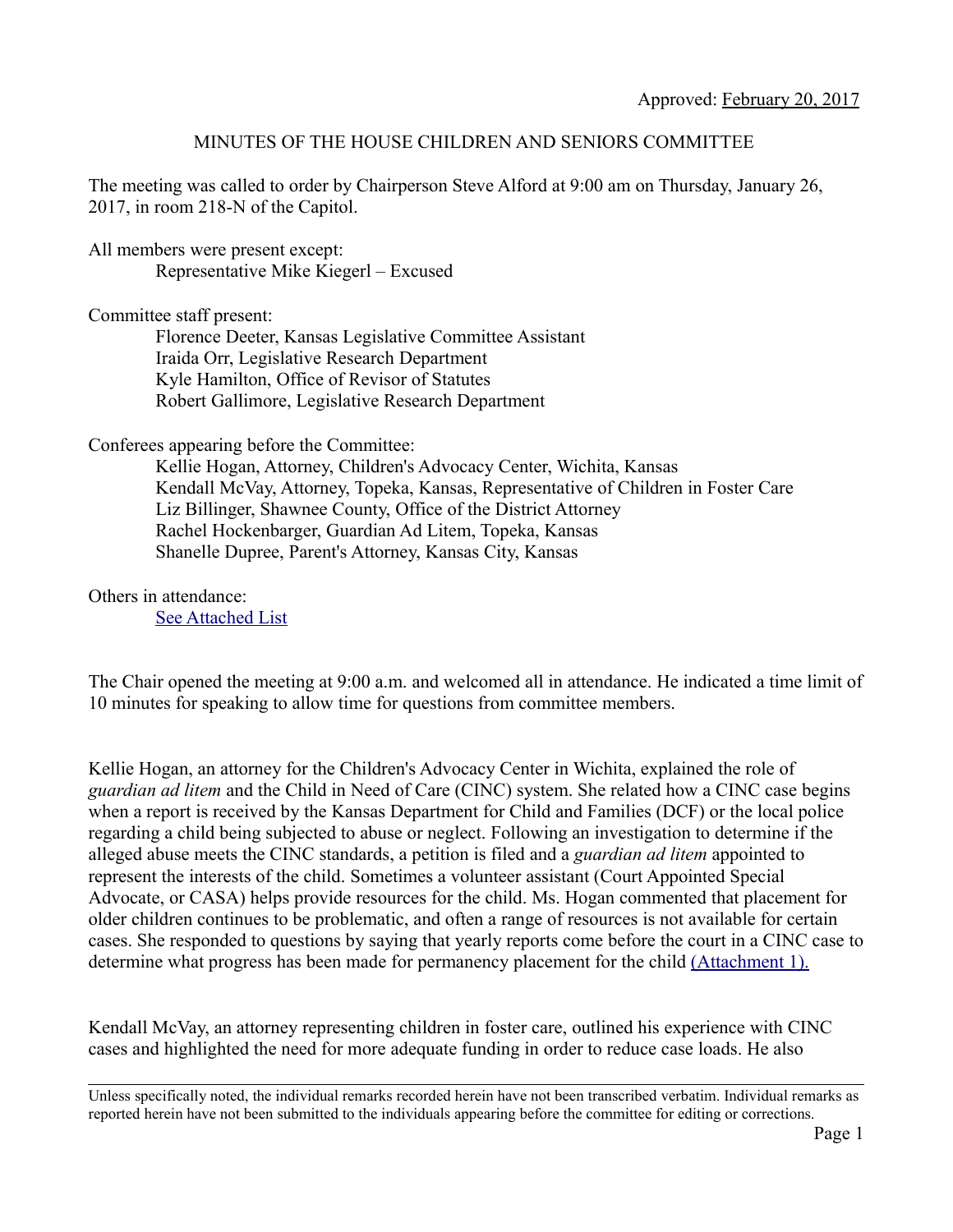## CONTINUATION SHEET

MINUTES of the Committee on Children and Seniors at 9:00 am on Thursday, January 26, 2017, in room 218-N of the Capitol.

commented on the limited resources that foster care workers are able to offer and the need for retaining experiences case workers. He noted that the turnover of workers is extremely high with some families having two to three different case workers within a year. Responding to a question, Mr. McVay reported that less populated counties seem to have more consistency in providing services and resources for families. He noted that the goal for foster children is to increase the number of children who can return to safe homes [\(Attachment 2\).](http://kslegislature.org/li/b2017_18/committees/ctte_h_children_and_seniors_1/documents/testimony/20170126_07.pdf)

Liz Billinger, Family Law Division, Shawnee County District Attorney's Office, explained that she provides oversight for about 1500 cases involving CINC [\(Attachment 3\).](http://kslegislature.org/li/b2017_18/committees/ctte_h_children_and_seniors_1/documents/testimony/20170126_10.pdf) She focused on the logistical issues that arise before a child is adjudicated. For example, she said certain legal controls are unavailable if a child begins running away before being adjudicated. DCF's Family Preservation Services discourage placement with a an appropriate relative, de-emphasize reintegration, and seem to prefer DCF custody. Also the statutory requirement of a hearing within 72 hours for children placed in protective custody limits DCF's ability to do a thorough investigation.

Ms. Billinger offered several recommendations:

- Extend the legal order for a runaway risk to remain in placement before the child is adjudicated;
- Extend the services offered by Family Preservation;
- Create a statutory basis for addressing parental substance abuse; and
- Increase the time frame for hearings to allow for a more thorough investigation.

Rachel Hockenbarger, *guardian ad litem,* testified that her 16 years' experience leads her to recommend that the Kansas Child Welfare System needs a complete restructuring. Her recommendations were to clarify and condense the Kansas Code for the Care of Children, mandate training for all who work in the child-welfare system, and provide adequate resources to accomplish what the law require[s\(Attachment 4\).](http://kslegislature.org/li/b2017_18/committees/ctte_h_children_and_seniors_1/documents/testimony/20170126_11.pdf)

Shanelle Dupree, a family-law attorney and *guardian ad litem*, focused on areas of dysfunction in the child welfare system [\(Attachment 5\).](http://kslegislature.org/li/b2017_18/committees/ctte_h_children_and_seniors_1/documents/testimony/20170126_13.pdf) She explained the complexity of the CINC process and the difficulty of working with parents when case worker turnover leaves parents without the tools they

Unless specifically noted, the individual remarks recorded herein have not been transcribed verbatim. Individual remarks as reported herein have not been submitted to the individuals appearing before the committee for editing or corrections.